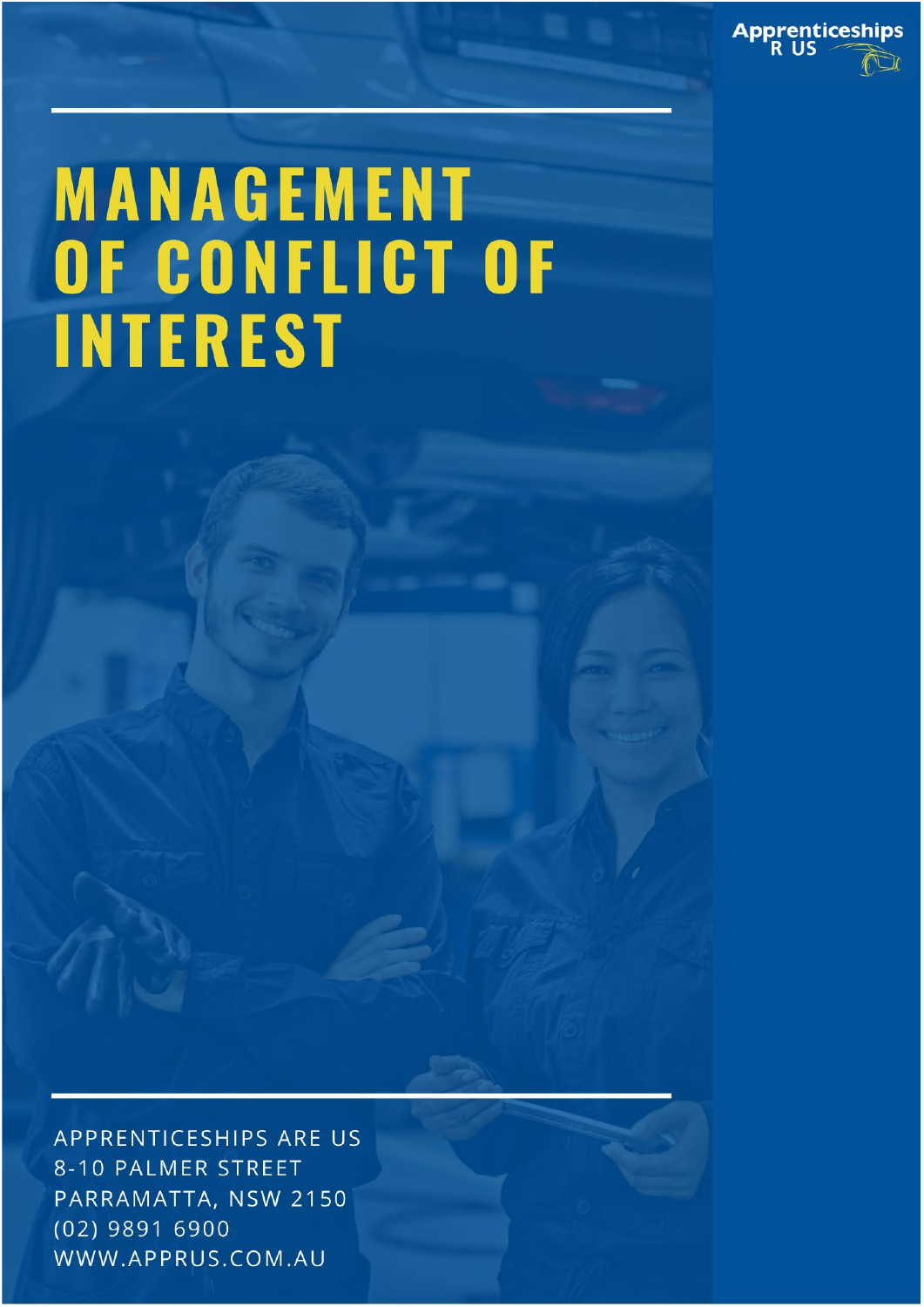#### **Disclosure Statement**

All Responsible Persons are required to:

- a) complete a Conflict of Interest Disclosure Statement at the time they take up their role with the ARU Board whether or not they have material conflicts to disclose; and
- b) update this Statement annually at the first ARU Board meeting for the year; and
- c) where their circumstances have changed since the existing disclosure was submitted, complete an updated statement.

Other members of staff and other persons working for Apprenticeships Are Us, such as volunteers, are required to complete a Conflict of Interest Disclosure Statement if they have a material conflict.

#### **Register of Interests**

The Disclosure Statements will be used by the Managing Director to update the Register of Interests.

This Register will formally be tabled at every meeting of the ARU Board. Apprenticeships Are Us will ensure that declarations of Conflict of Interest are retained for a period of seven years.

#### **Checklist to Help Identify Conflict of Interest**

In assessing whether you have a Conflict of Interest it may be helpful to ask the following questions. The test when assessing the situation is to ask:

"Could this conflict with my duties at Apprenticeships Are Us?" If you answer YES to any of the questions below, you may have an actual, reasonably perceived or potential Conflict of Interest. (Source: ICAC1)[i](#page-4-0)

- 1. Would I or anyone associated with me benefit from or be detrimentally affected by my proposed decision or action?
- 2. Could there be benefits for me that could cast doubt on my objectivity?
- 3. Do I have a current or previous personal, professional or financial relationship or association of any significance with an interested party?
- 4. Would my reputation or that of a relative, friend or associate stand to be enhanced or damaged because of the proposed decision or action?
- 5. Do I or a relative, friend or associate of theirs stand to gain or lose financially in some covert or unexpected way?
- 6. Do I hold any personal or professional views or biases that may lead others to reasonably conclude that I am not an appropriate person to deal with the matter?
- 7. Have I contributed in a private capacity in any way to the matter Apprenticeships Are Us is dealing with?
- 8. Have I made any promises or commitments in relation to the matter?
- 9. Have I received a benefit or hospitality from someone who stands to gain or lose from my proposed decision or action?
- 10. Am I a member of an association, club or professional organisation or do I have particular ties and affiliations with organisations or individuals who stand to gain or lose by my proposed decision or action?
- 11. Could this situation have an influence on any future employment opportunities outside my current Board duties?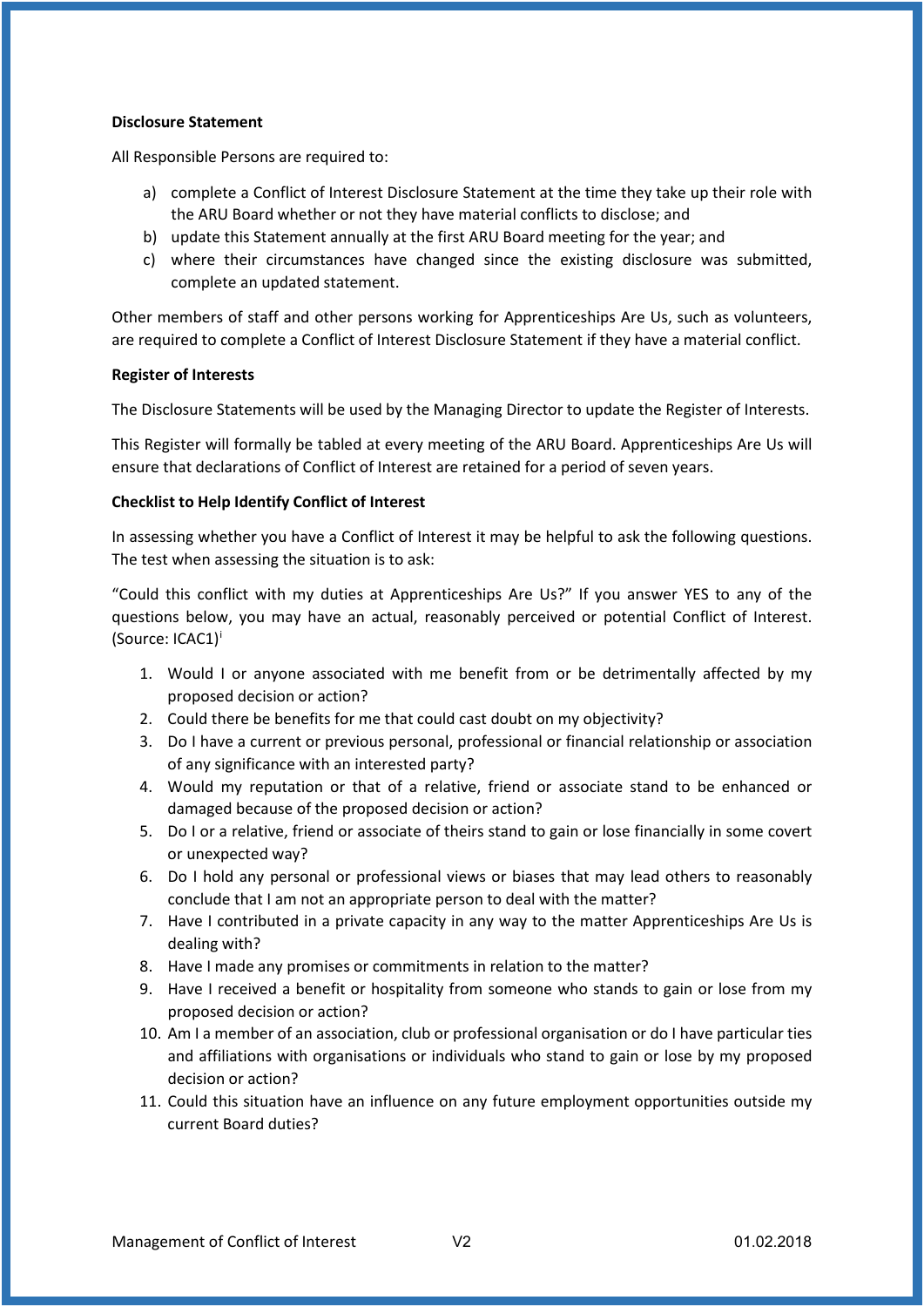12. Could there be any other benefits or factors that could cast doubts on my objectivity? If the answer to any of these questions is yes or if you still have any doubts about your proposed decision or action, you should seek direction from the Managing Director.

### **Conflict of Interest Disclosure Statement**

This form is to be completed by any Board Director who has a real or perceived conflict of interest or a potential conflict of interest in undertaking their duties.

A copy of the completed and signed form is to be retained by the Managing Director on behalf of the Apprenticeships Are Us.

| I, (Insert full name)                                          | of (Insert address)                                                                                 |        |
|----------------------------------------------------------------|-----------------------------------------------------------------------------------------------------|--------|
|                                                                |                                                                                                     | hereby |
|                                                                | declare I have no conflicts of interest to declare or a conflict of interest considered to be:      |        |
| <b>Nil</b>                                                     |                                                                                                     |        |
| Conflict                                                       |                                                                                                     |        |
| Real<br>Potential                                              | Perceived                                                                                           |        |
| privately in a separate confidential envelope if appropriate). | Please provide a brief outline of the nature of the conflict if applicable (details may be included |        |
|                                                                |                                                                                                     |        |

Please detail the arrangements proposed to resolve/manage the conflict if noted above (attach separately if appropriate).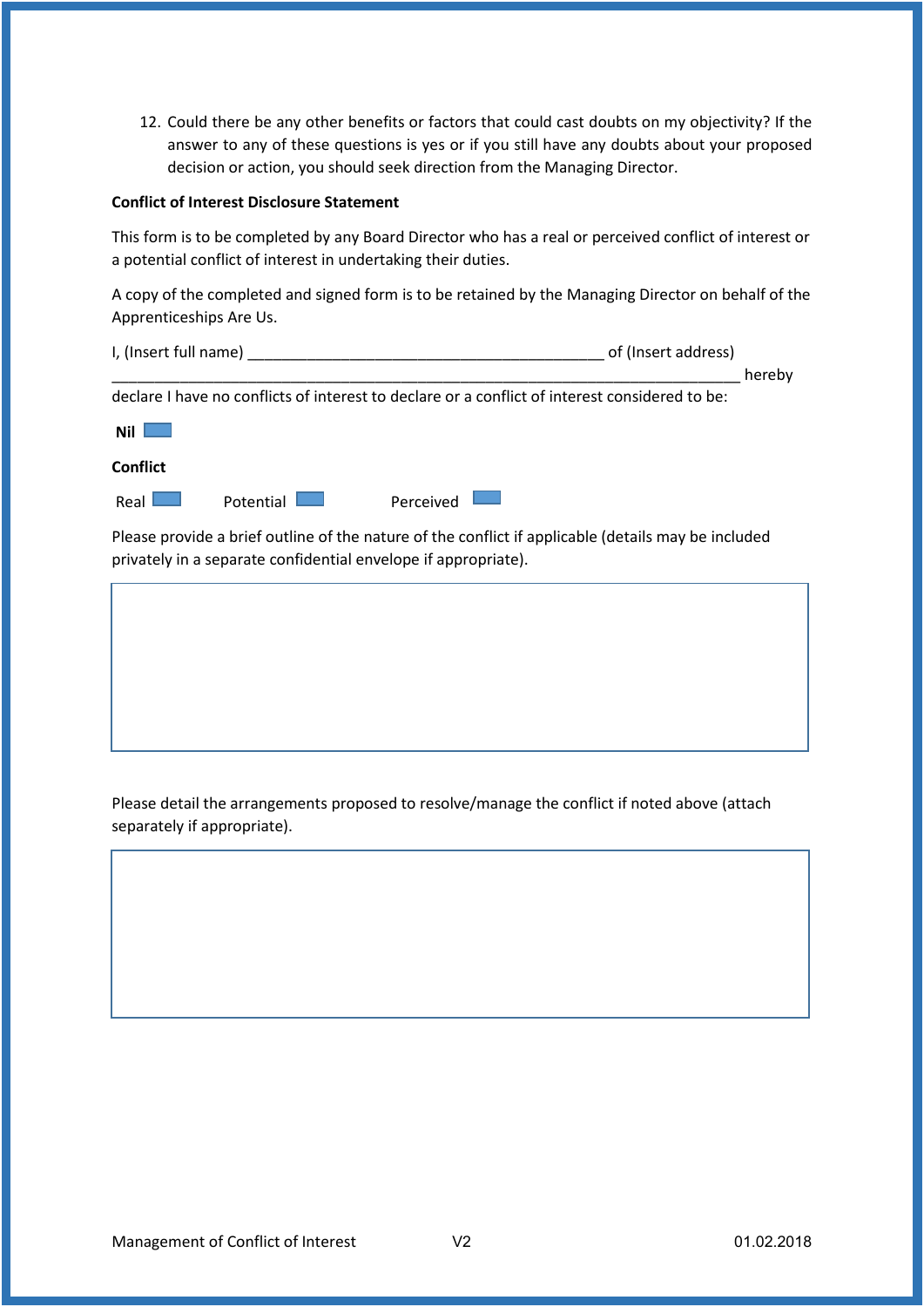|--|

- a) update this disclosure throughout the period of my tenure as a Responsible Person on an annual basis or until such time as the conflict ceases to exist, or at such a time a conflict arises;
- b) comply with any conditions or restrictions imposed by Apprenticeships Are Us to manage, mitigate or eliminate any actual, potential or perceived conflict of interest and/or commitment.

|  | ~ | Signed: ……………………………………………………………………………Date: ……………………………………… |
|--|---|------------------------------------------------------------|
|--|---|------------------------------------------------------------|

### **REVIEW BY CHAIR OF BOARD**

I, (insert full name) ……………………………………………………………………….. have reviewed the conflict of interest disclosure (and plan) and have taken the following action in relation to this matter:

Signature........................................................................................ Date……………………………………

Michael Wentworth

**Chief Executive Officer**

## **DOCUMENT CONTROL**

| Version   Authorized<br>by | <b>Authorization</b><br>Date | <b>Sections</b> | Amendment     |
|----------------------------|------------------------------|-----------------|---------------|
|                            |                              | All             | N/A           |
| M Wentworth                | 01.02.2018                   |                 | Change of CEO |
|                            |                              |                 |               |
|                            |                              |                 |               |
|                            |                              |                 |               |